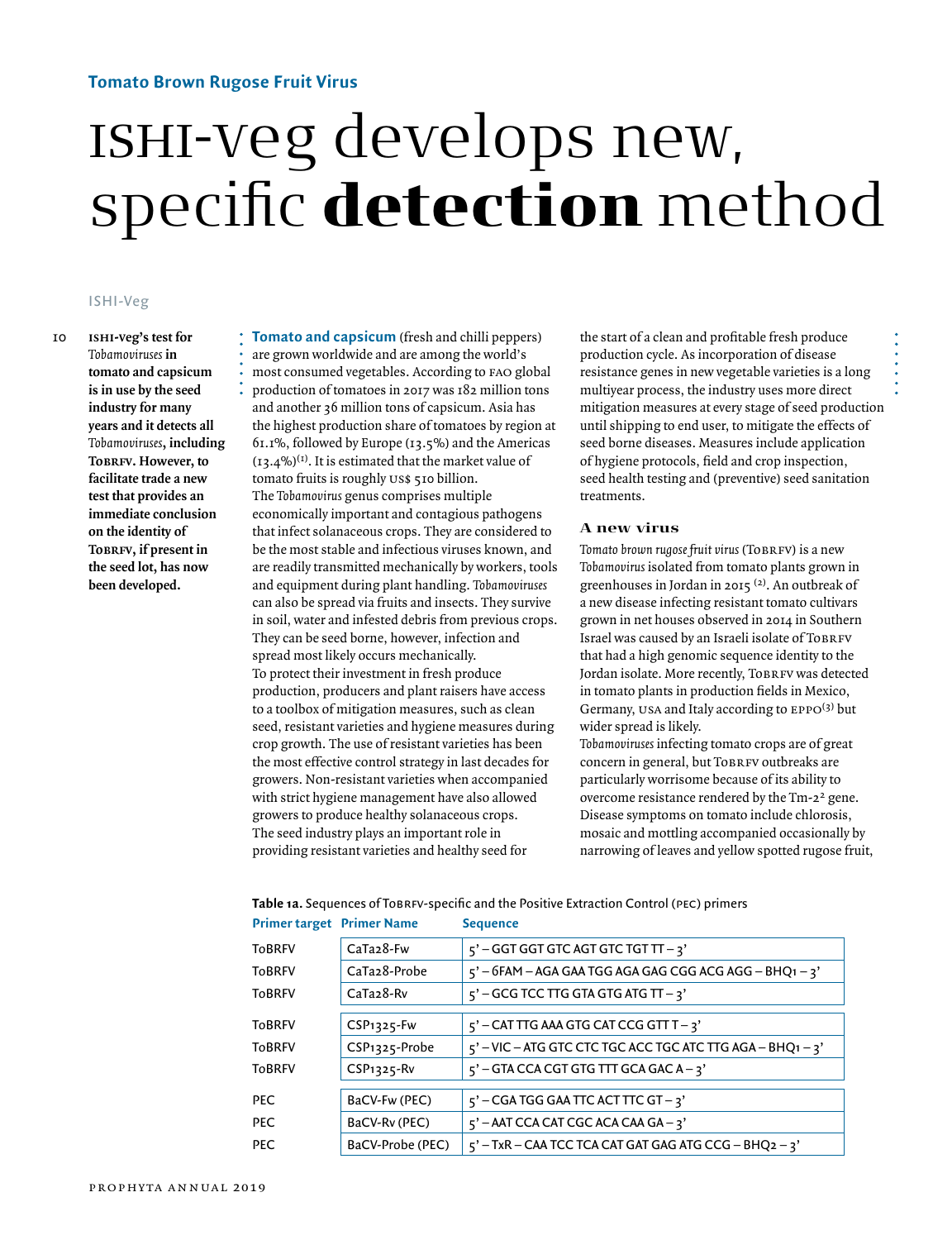

**Table 1b.** Thermal cycler run conditions for the amplification of rnafragments of ToBRFV

#### **RT reaction**

| 10 min $50^{\circ}$ |
|---------------------|
| Denaturation        |

| 5PC<br>. . |  |
|------------|--|

## **Cycling**

10 sec 95°C 60 sec 60°C 40x

making fruit unmarketable. Fruit may also mature irregularly. On susceptible capsicum, eppo describes symptoms including foliar deformation, yellowing and mosaic while fruits are deformed with yellow or-brown areas, or green stripes.

Once the virus is introduced in an area, infected plants should be eliminated and strict hygiene protocols implemented. Inoculation experiments show that besides its main hosts, tomato and non-resistant capsicum, *Nicotiana benthamiana*, *N. glutinosa*, *N. sylvestris* and some *N. tabacum* (tobacco) were susceptible and developed initially necrotic lesions and later on mosaic symptoms. Weeds such as *Chenopodium murale* and Solanum nigrum may act as reservoirs for ToBRFV. Eggplant and potato did not show symptoms after

## **Call for cooperation**

**ISHI-Veg invites researchers seeking to develop ToBRFV-specific detection methods to use its primer sets and harmonise methods used for phytosanitary certification.** 

inoculation of the virus and ToBRFV was not detected when the plants were subsequently tested by  $ELISA(4)$ .

 $^{\prime}$  11

## **Seed health test for Tobamoviruses**

An outbreak of disease caused by pmmov in Spain in 1992 in capsicum and the need to resolve the issue of diverging seed health test results based on different types of assays used by different labs led to establishment of the International Seed Health Initiative for Vegetable Crops (ishi-veg). It is an industry led platform for development of seed health test methods (5). The current ISHI-veg method for detecting *Tobamoviruses* in tomato seed, an industry standard, is a local lesion assay that provides conclusive evidence of presence of viable and infectious *Tobamoviruses*, in other words a 'direct' test (6). In the assay, leaves of indicator plant species *Nicotiana tabacum* cv. Xanthi nn or *Nicotiana glutinosa* are inoculated with an extract from seed of solanaceous crops. If the seed extract contains infectious virus they provoke development of small, necrotic local lesions on tobacco leaves. These clear necrotic lesions are typical for *Tobamoviruses*. For higher throughput, an ELISA can be used to

pre-screen seed lots; a negative test result indicates that the tested seed lot is free from *Tobamoviruses*. An ELISA detects proteins that are specific to the target pathogen but does not demonstrate the presence of infectious virus. An ELISA, for instance, may also give a positive result when disinfected seed is tested. Inactivated virus fragments may still be present on or in seed. ELISA is, therefore, considered an 'indirect' test and is used as pre-screen; a positive ELISA result is confirmed by a direct test – the local lesion assay – to confirm viability and pathogenicity of *Tobamoviruses* (see ISF's Viewpoint on Indirect Seed Health Tests<sup>(7)</sup>).

#### **Detection of TobRFV**

ishi-veg's local lesion assay for *Tobamoviruses* in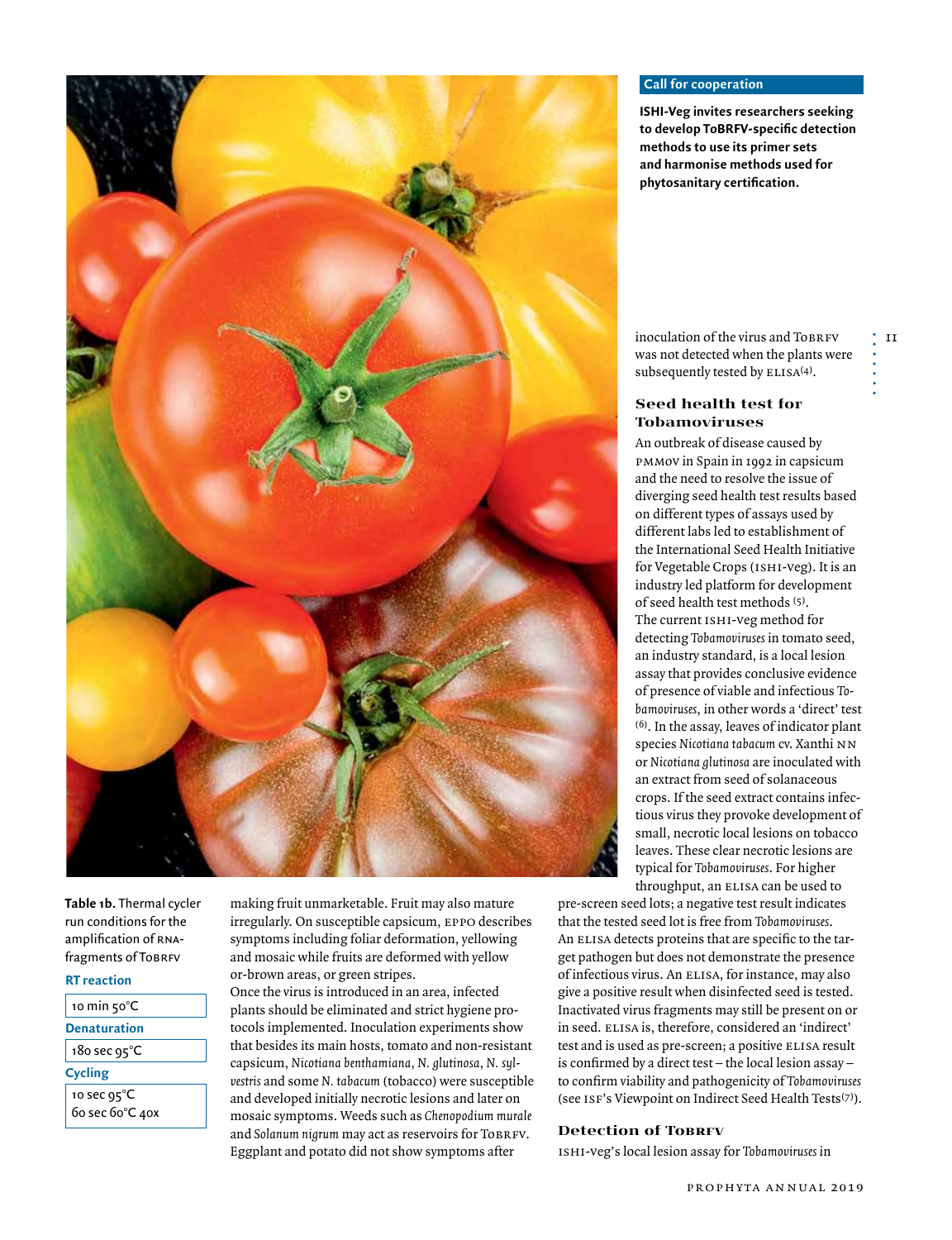#### **Seed health test flow for detection of tobamoviruses and ToBRFV**

Seed health test flow for detection of Tobamoviruses and TORDEV



tomato and capsicum is in use by the seed industry for many years, and found to be fit for purpose as it detects all *Tobamoviruses*, including ToBRFV. It does not, however, provide information about the specific *Tobamovirus(es)* that caused local lesions on the leaves of indicator plants. This is no problem for seed trade as a negative test, i.e. no lesions on leaves of the indicator plants, indicates no infectious virus present in the seed lot and that it can be traded safely. Several countries, such as Mexico, Turkey, South Korea and Australia, have put in place import restrictions on tomato, capsicum and eggplant seed to conto country with some accepting results obtained with the local lesion assay with ELISA as a pre-screen, but others require ToBRFV-specific PCR tests. To facilitate trade, a ToBRFV-specific PCR has now been added to ishi-Veg's current method. It can be used to identify ToBRFV after a positive ELISA or to detect Tobrev by running the PCR test directly on a seed extract. For positive results from the ELISA and TaqMan tests, the local lesion assay should be run to confirm viability and pathogenicity of tobamovirus in the seed lot. The final conclusion on the status of the

seed lot is based on the result of the local lesion assay (see the flow chart).

The advantage of the TaqMan PCR is that it pro-

vides an immediate conclusion on the identity of the virus present. In addition the test is a 'one-tube assay' which reduces not only labour costs but also the risk of cross contamination. Cross contamination is of serious concern in molecular tests when run using a multi-tube system; PCR tests are very sensitive and are able to react positively to miniscule aerosol particles containing ToBRFV present in the lab. Such false positive results may lead to rejected seed lots even though no infectious virus is present.

TaqMan pcr also allows multiplex assays to be developed for simultaneously detecting viroids and other viruses, like specific *Tobamoviruses* and Pepino Mosaic Virus. ISHI-veg is already engaged in such a project.

## **Tobrfv TaqMan pcr test**

Primers are an important feature of pcr assays for identification and detection, as they are designed on specific genetic targets. ToBRFV-specific primer sequences developed by ishiveg are presented in Table 1. Within *Tobamoviruses* there is genetic variability (8) that may cause false negative results.

tain or prevent the spread of Tobrey through infected seeds. These import requirements vary from country

Table 2. Specificity of Tobr<sub>FV</sub> TaqMan pcr in combination with different pec tested on several plant species (*source: ISHI-Veg members*)

|                            | Specific-PCR   |                     | PEC-PCR                                    |                                         |
|----------------------------|----------------|---------------------|--------------------------------------------|-----------------------------------------|
| Virus tested               | <b>CSP1325</b> | CaTa <sub>2</sub> 8 | BacV / DLVd /<br>SqMV with Tobamo<br>virus | BacV / DLVd<br>/ SqMV with<br>PEC spike |
| <b>ToBRFV</b>              | Detected       | Detected            | No cross reaction                          | PEC detected                            |
| ToMMV                      | Not detected   | Not detected        | No cross reaction                          | PEC detected                            |
| TMV                        | Not detected   | Not detected        | No cross reaction                          | PEC detected                            |
| <b>BePMV</b>               | Not detected   | Not detected        | No cross reaction                          | PEC detected                            |
| TMGMV                      | Not detected   | Not detected        | No cross reaction                          | PEC detected                            |
| ToMV                       | Not detected   | Not detected        | No cross reaction                          | PEC detected                            |
| PMMoV                      | Not detected   | Not detected        | No cross reaction                          | PEC detected                            |
| PaMMV                      | Not detected   | Not detected        | No cross reaction                          | PEC detected                            |
| <b>TSAMV</b>               | Not detected   | Not detected        | No cross reaction                          | PEC detected                            |
| <b>CGMMV</b>               | Not detected   | Not detected        | No cross reaction                          | PEC detected                            |
| <b>TSWV</b>                | Not detected   | Not detected        | No cross reaction                          | PEC detected                            |
| PepMV                      | Not detected   | Not detected        | No cross reaction                          | PEC detected                            |
| Negative Control tomato    | Not detected   | Not detected        | Not applicable                             | PEC detected                            |
| Neg. Control capsicum      | Not detected   | Not detected        | Not applicable                             | PEC detected                            |
| Neg. Control N. glutinosa  | Not detected   | Not detected        | Not applicable                             | PEC detected                            |
| Neg. Control N. bentamiana | Not detected   | Not detected        | Not applicable                             | PEC detected                            |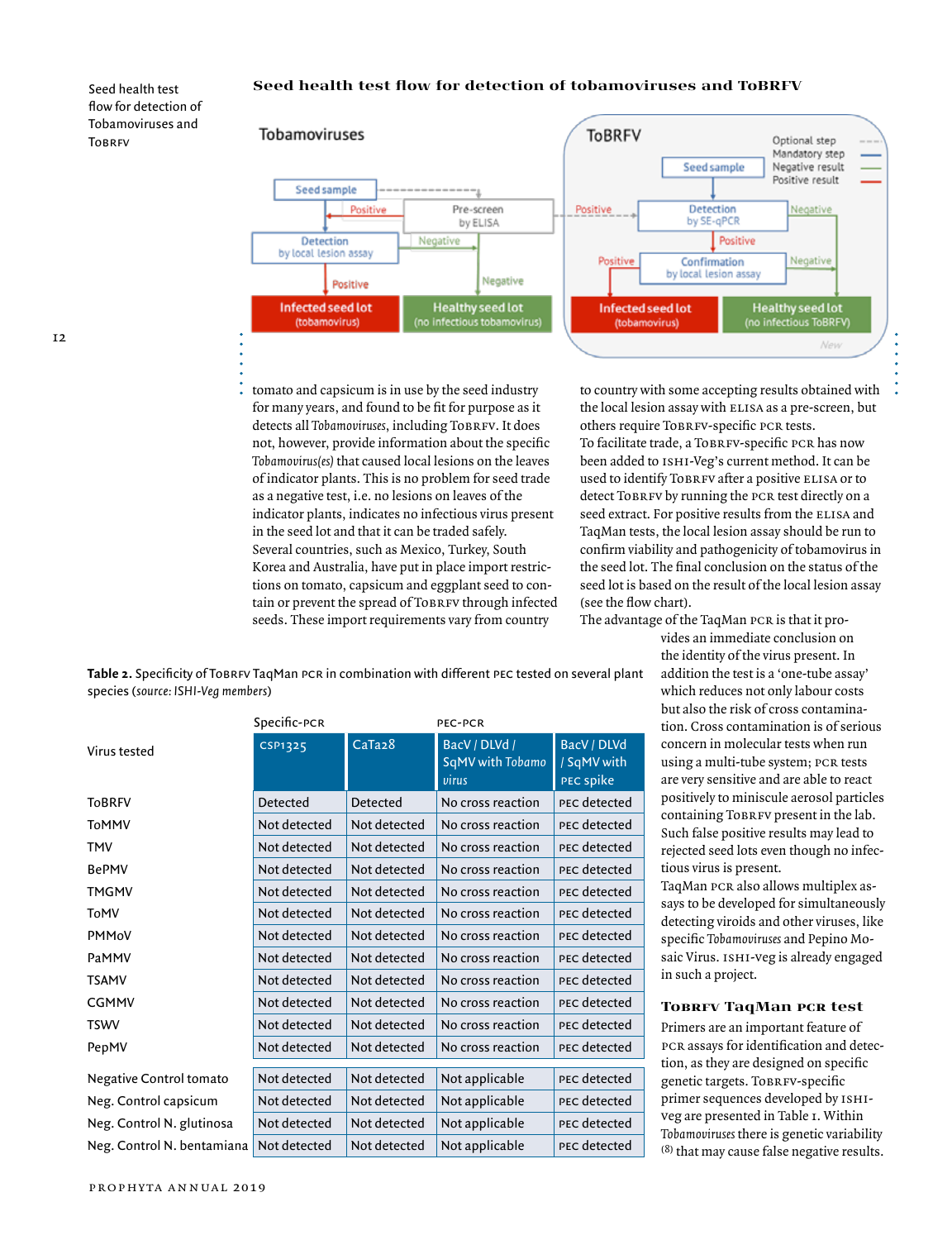





![](_page_3_Picture_3.jpeg)

Photo 3a and 3b: Lesions on a tobacco leaf inoculated with TobrFvinfected tomato leaf (left) and Tobamovirusinfected seed extract (right) (Courtesy of Gerbert Hiddink, Enza Zaden)

To prevent that, ISHI-veg always aims to have at least two primer sets based on different areas of the pathogen genome in molecular assays. Another essential component in pcr assays on seed extract is the ability to verify proper execution of the test. This is done by adding a known amount of another virus to the seed extract, the so-called Positive Extraction Control (pec). The use of a pec is essential and the user is free to choose any pec provided it is shown that the one selected does not influence test results. ishi-veg used a sequence from *Bacopa chlorosis virus* (BaCV) but other pecs such as *Squash mosaic virus* (SqMV) and *Dahlia latent viroid* (DLvd) have also been used and are compatible with the ToBRFV-specific primers.

Photo 24 and 2b: To BREV infection of tomato: Mild mosaic on leaves and uneven ripening and necrotic lesions on fruit (Courtesy of David Levy, Hazera seed, Ltd)

Before ToBRFV-specific primers can be used in routine testing, it is essential to verify that they give reliable and consistent results when detecting ToBRFV. They should give a positive reaction with the target pathogen but not with, for example, closely related non-pathogenic organisms, in other words the test should not give false positive results. False negative results are even more worrisome as infected or contaminated seed may potentially cause a disease outbreak. To minimize the risk of false negative results during testing, pathogen isolates collected from different geographical regions, time periods and hosts are tested to verify if primers detect the complete range of known target isolates. Forty-five different virus strains tested showed no cross reactivity and ToBRFV strains were always detected. The specificity of the ToBRFV primers was thus demonstrated (see Table 2)

#### **Validation**

As leaf and seed components are known to interfere with PCR reactions or degrade target material, the assay was tested on tomato, capsicum and tobacco leaves and on seeds of tomato and capsicum. Leaves of ToBRFV-in-

fected tomato and tobacco plants tested positive and non-infected leaf material gave a negative result. For capsicum no infected leaf was available but in tests on non-infected leaves a negative result was obtained. To test suitability of the pcr test on seeds, tests were carried out in multiple labs. Tomato and capsicum seed extracts were subjected to RNA extraction on the ELISA extract (250 seeds). ToBRFV was detected in ToBRFV infected tomato seeds. As no ToBRFV-infected capsicum seeds were available, infected tomato leaf material was added to healthy seed extracts. The pcr test was as sensitive as the elisa on all the positive seed extracts showing suitability of the pcr assay for identification and detection of TobrFv. The local lesion assay is sufficiently sensitive to

 $\frac{1}{2}$  13